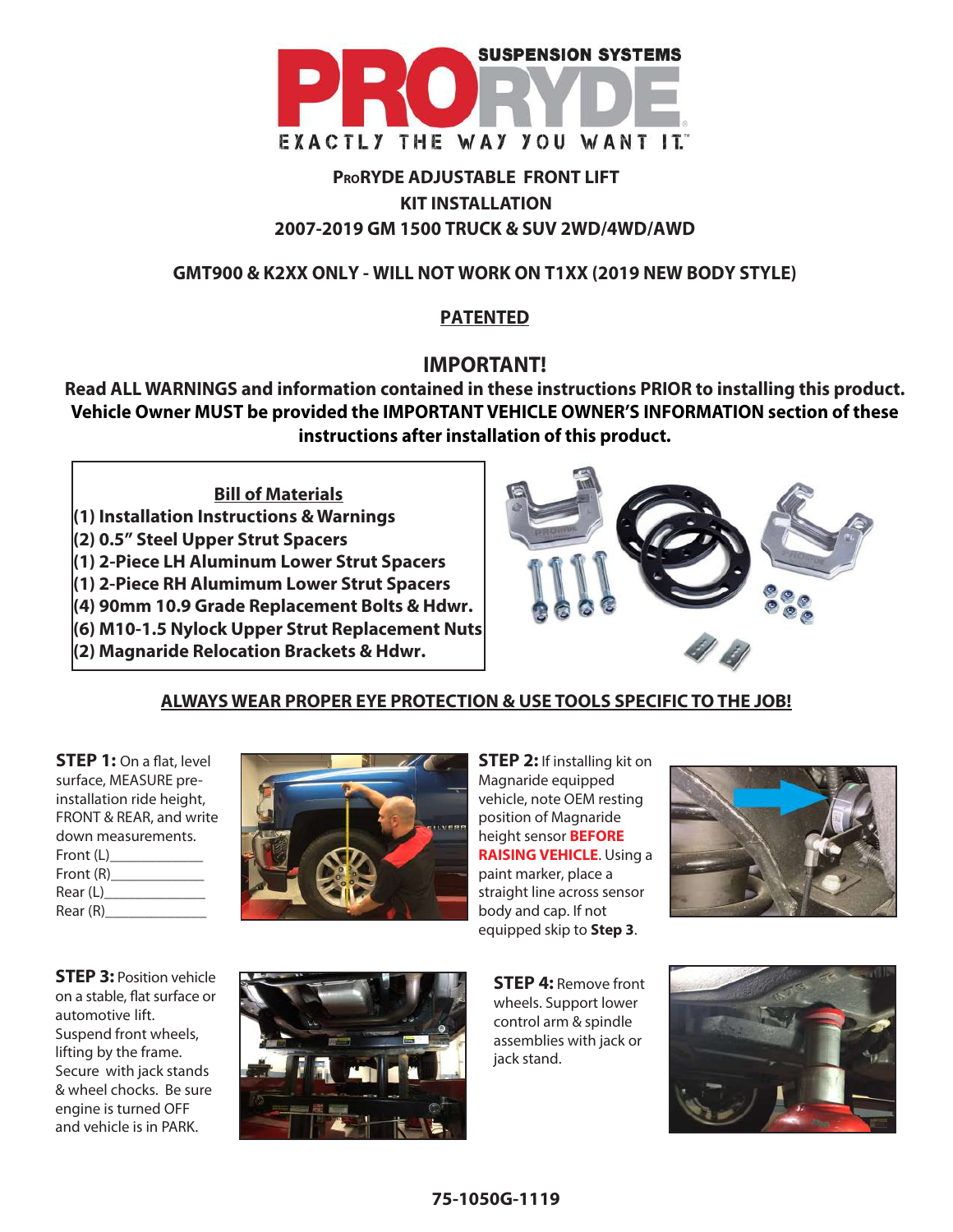**STEP 5:** Disconnect ABS/ vacuum line brackets from upper control arm to allow slack.



**STEP 6:** Determine amount of lift.

**0.75" LIFT:** Install thin Aluminum Lower Strut Spacer only.



**1.00" LIFT:** Install Upper Strut Spacer only.



**1.50" LIFT:** Install thick Aluminum Lower Strut Spacer only.



**1.75" LIFT:** Install Upper Strut Spacer and thin Aluminum Lower Strut Spacer.



**2.00" LIFT:** Install Both Interlocking Aluminum Lower Strut Spacers together.



**2.50" LIFT:** Install Upper Strut Spacer and thick Aluminum Lower Strut Spacer.



**3.00" LIFT:** Install Both Upper Strut Spacer and Both Interlocking Aluminum Lower Spacers together.

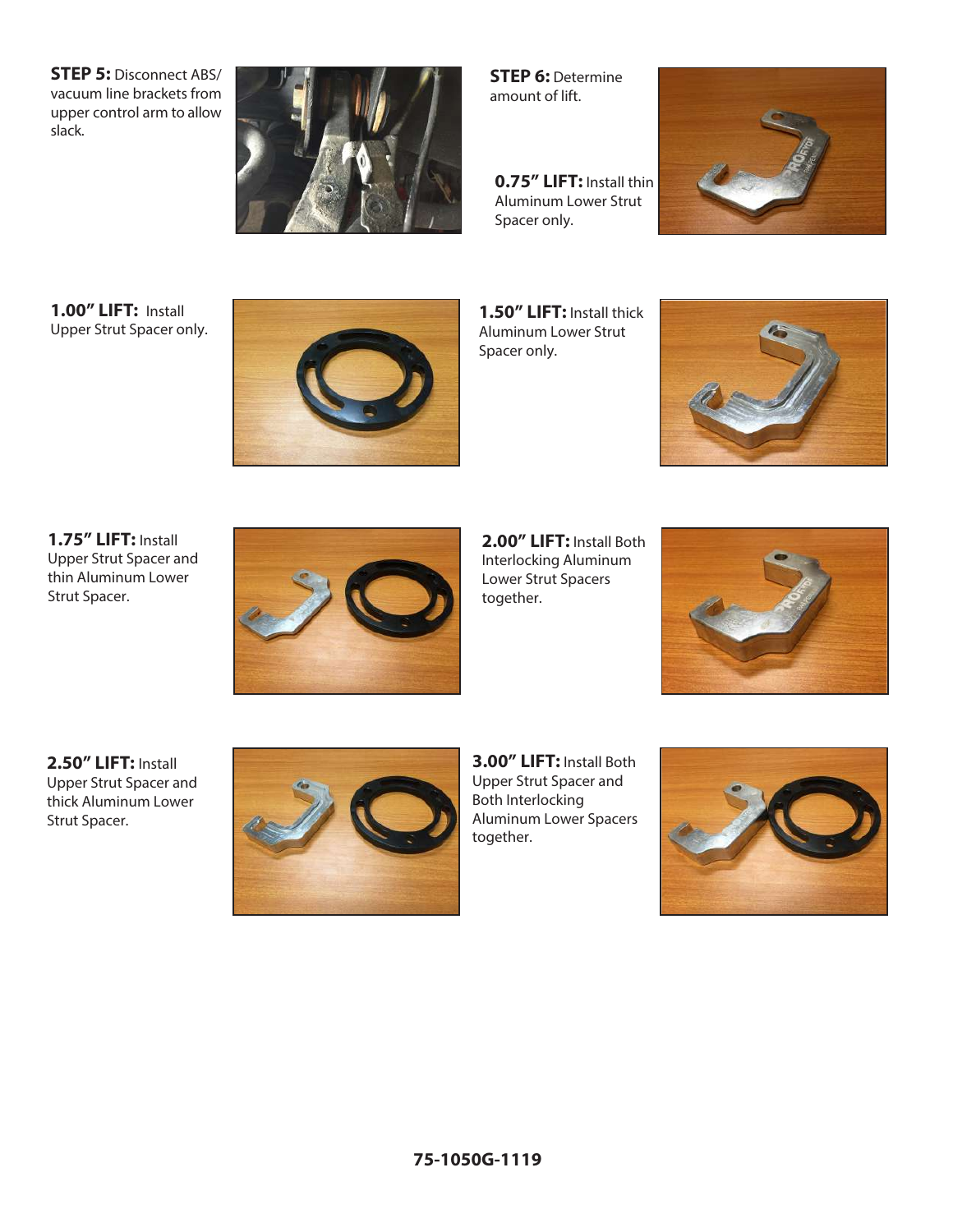**STEP 7:** Disconnect sway bar links at the lower control arm.



**STEP 8:** Loosen, **but don't completely remove**, upper ball joint & outer tie rod nuts. Leave both nuts finger tight.



#### \*\*\*BE SURE BRAKE LINES HAVE ADEQUATE SLACK, AND TO PROPERLY SUPPORT BRAKE & SPINDLE ASSEMBLY!\*\*\*

**STEP 9:** With stud nuts still installed, separate upper ball joints & outer tie rods from their tapers, using a hammer as shown.



**STEP 10:** Using a pry bar put pressure on upper control arm by inserting pry bar end under spring. Push down and remove ball joint nut. **SLOWLY** release pressure on pry bar until upper control arm is free.



**STEP 11:** Disconnect & remove lower strut mounting bolts.



**STEP 12:** Supporting the strut assembly, remove the three upper strut mounting fasteners.



**STEP 13:** Remove the OE strut assembly. If installing Aluminum Lower Strut Spacers remove both clips from bottom of strut. Discard clips and OEM bolts.



**STEP 14:** Install new steel upper strut spacers over OEM upper strut mount studs.



**STEP 15:** Reinstall Strut Assembly.



**STEP 16:**

Secure strut to the upper strut tower using new low-profile M10-1.5 Nylok nuts included with this kit. Torque to manufacturer's specifications.

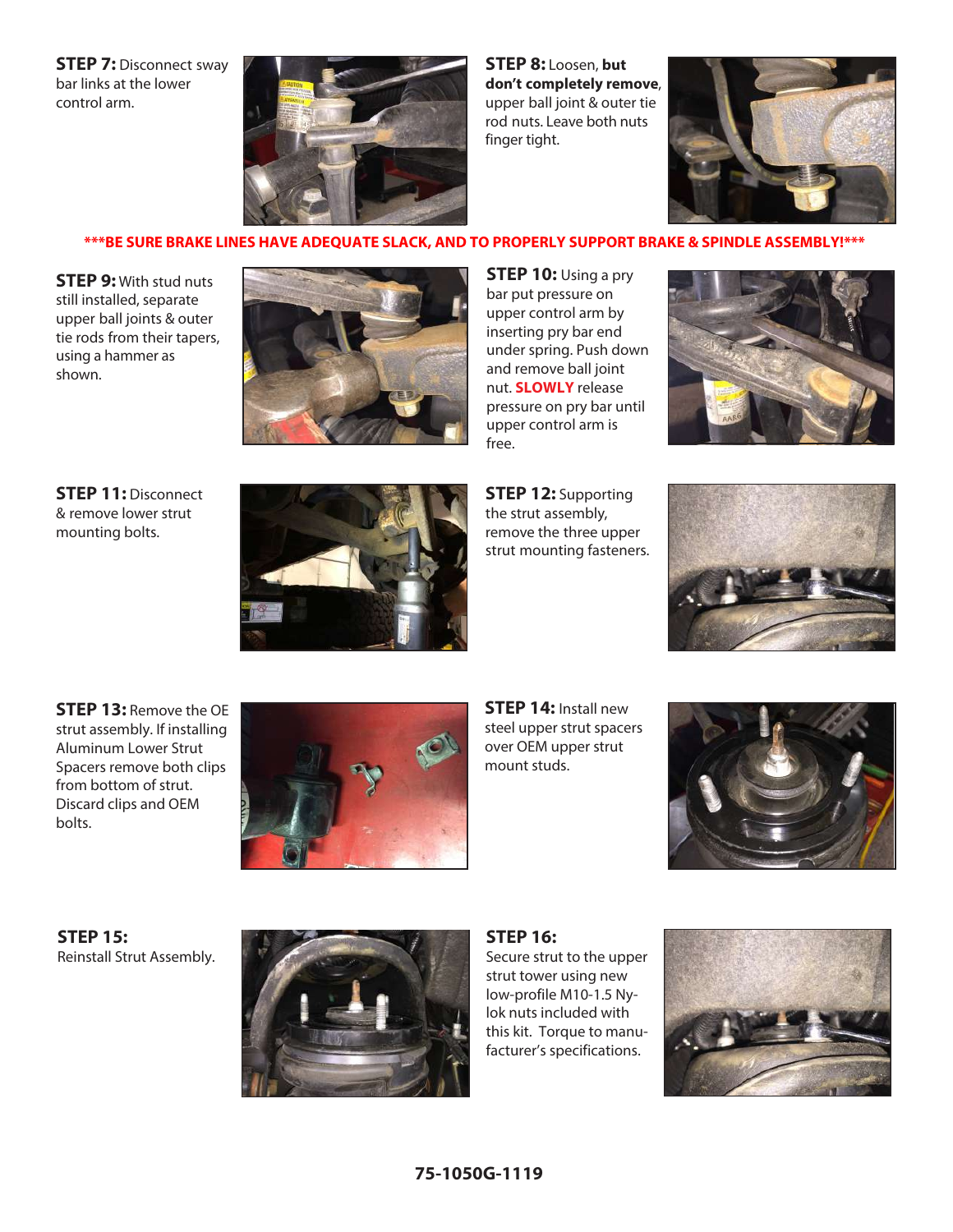**STEP 17:** Install Aluminum Lower Strut Spacer(s). Make sure the 'L' goes on Drivers side and 'R' goes on Passenger side. Also make sure slotted hole is placed under axle shaft.



**STEP 18:** Using bolts and nuts provided with the kit, insert bolts down and tighten nuts from below to OEM specifications. **DO NOT OVER-TIGHTEN!**



**STEP 19:** Reconnect upper ball joint nut & outer tie rod nut. Use a pry bar to put pressure on upper control arm. If necessary raise jack below lower control arm.



**STEP 20:** Reconnect sway bar link.



**STEP 21:** Reconnect ABS/Vacuum line brackets that were disconnected in **Step 5.**



**STEP 22:** If Magnaride equipped; Install Sensor relocation bracket to OEM bracket, noted with **RED** arrow. Snug supplied bolt and washer in lowest hole. Attach sensor lever stud to desired upper hole and snug using supplied nylock nut.



## **Magnaride Bracket Orientation 1:**

Use this side for 2" or 3" settings. For .75", 1" and 1.75" lift heights use whichever hole will align white mark the closest, made in **Step 2**, noted with **BLUE** arrow.



#### **Magnaride bracket Orientation 2:** Rotate bracket 180

degrees for 1.5", 2.5" or 3" settings. For .75", 1" and 1.75" lift heights use whichever hole will align white mark the closest, made in **Step** 

**2**, noted with **BLUE** arrow.



**STEP 23:** Reinstall tire/wheel assemblies, and check **ALL** suspension components and lug nuts have been properly torqued to manufacturer's specifications.



**STEP 24:** Lower the vehicle, jounce suspension and measure ride height of EACH SIDE of the vehicle. Measure from the bottom of the wheel/rim to the lip of the fender.



**75-1050G-1119**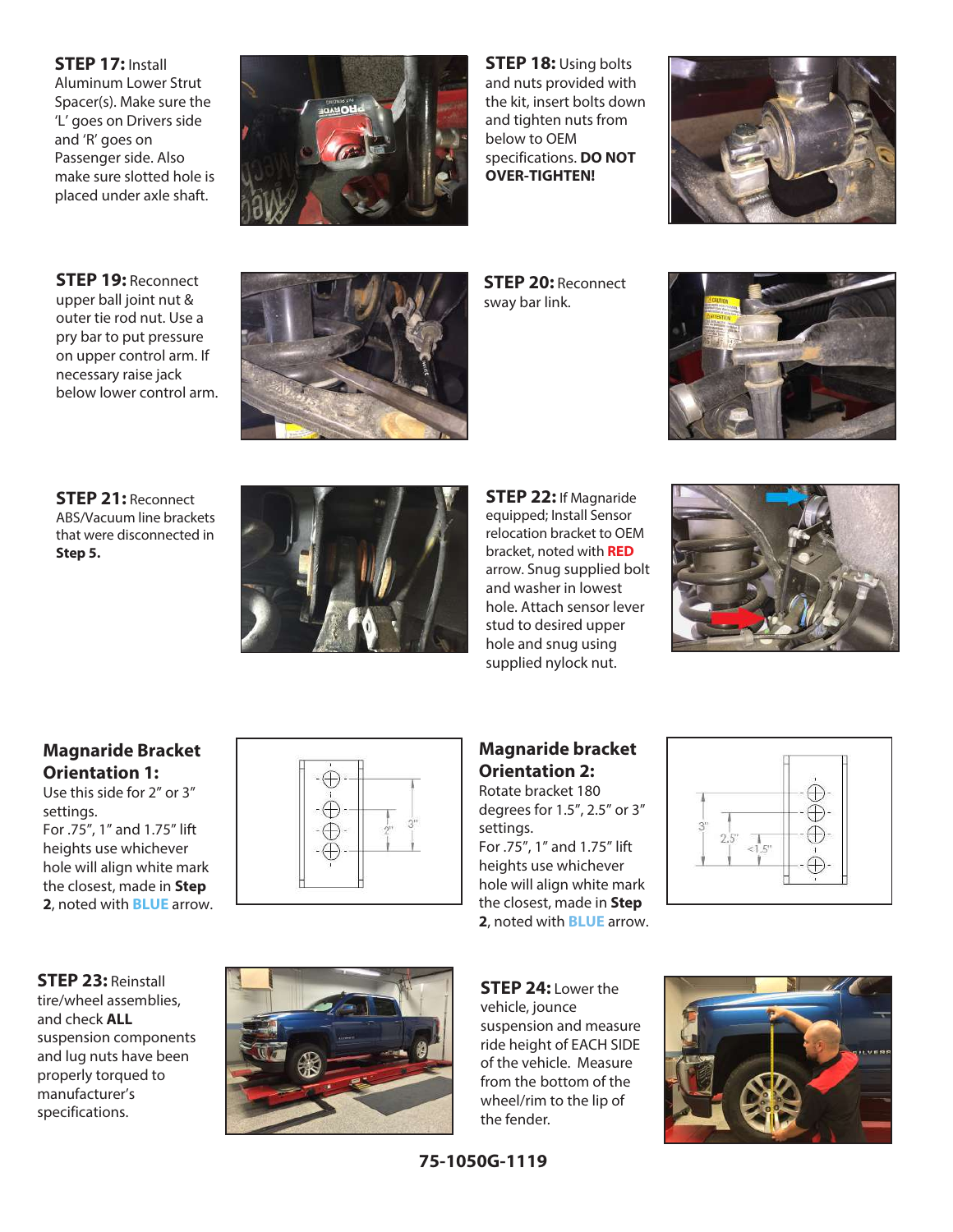# **STEP 25: ADJUSTING FRONT RIDE HEIGHT AFTER INSTALLATION.**

1) Lift vehicle by the frame, allowing wheels to hang freely. Secure using jack stands & wheel chocks. 2) Loosen upper ball joint stud nut, without completely removing. Break taper between ball joint and knuckle.

3) Loosen Outer Tie Rod End nut, without completely removing, then break taper.

4) Disconnect Sway Bar Link from lower control arm.

**5) LOOSEN Lower Shock bolt on SLOTTED end of U-shaped Lower Strut Spacer & REMOVE Lower Shock bolt on the NON-SLOTTED end. This will allow adjustments without moving CV driveshaft assembly and other suspension components.** 

- 6) Install or remove U-shaped Lower Strut Spacers to achieve desired right height changes.
- 7) Tighten Lower Shock Bolts to OEM specifications.
- 8) Reconnect Upper Ball Joint-to-knuckle, Outer Tie Rod End & Sway Bar Links.
- 9) Readjust Magnaride Relocation Bracket if equipped.



LOWER THE VEHICLE, JOUNCE SUSPENSION, AND MEASURE RIDE HEIGHT. BE SURE VEHICLE IS LEVEL FROM SIDE-TO-SIDE AND AT THE DESIRED RIDE HEIGHT, MAKING ADDITIONAL ADJUSTMENTS AS REQUIRED. **IMPORTANT! Check all fasteners for proper torque. Check to insure there is** adequate clearance between all rotating, mobile, fixed and heated members. Check steering for interference and proper working order. **Test brake system.**

**STEP 26:** Perform a complete wheel alignment, utilizing a Certified Alignment Technician with experience working on lifted vehicles.



**STEP 27:** ADJUST HEADLIGHTS to accommodate new front ride height position





Complete a full 4-corner lift and install a PRORYDE SuperBLOK ADJUSTABLE rear Lift Kit!



**75-1050G-1119**